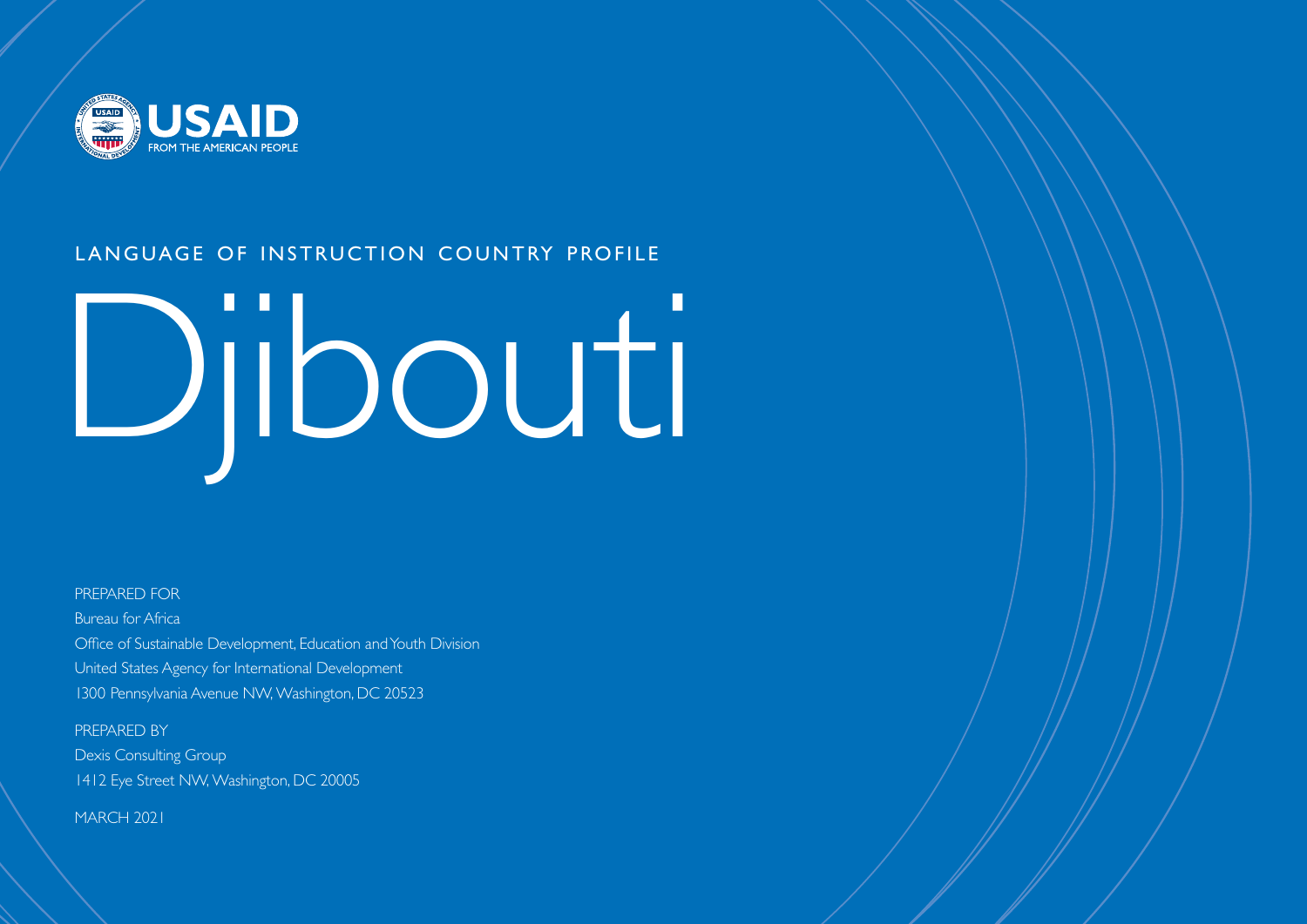# **CONTENTS**

| Introduction                                            | 3 |  |
|---------------------------------------------------------|---|--|
| Linguistic Context                                      | 4 |  |
| Official Language of Instruction Policy                 | 6 |  |
| Class Time                                              | 6 |  |
| Pre-Service Teacher Training Curriculum for Literacy    | 6 |  |
| Teacher Language Proficiency/Language Specific Training |   |  |
| Teacher In-Service                                      | 7 |  |
| USAID Reading Program Approach and Ongoing Programs     |   |  |
| Community Engagement within USAID Projects              |   |  |
| Other Donor Funded Reading Programs                     |   |  |
| References                                              | 9 |  |

ABBREVIATIONS

| <b>BEPC</b>         | End of First Cycle Studies Certificate                 |
|---------------------|--------------------------------------------------------|
| <b>CFEEF</b>        | Training Center for Basic Education Teachers           |
| <b>DEGRA</b>        | Djibouti Early Grade Reading Activity                  |
| <b>EGIDS</b>        | Expanded Intergenerational Disruption Scale            |
| <b>EGR</b>          | Early Grade Reading                                    |
| <b>GPE</b>          | Global Partnership for Education                       |
| Ш                   | First Language                                         |
| $\lfloor 2 \rfloor$ | Second (or additional) Language                        |
| <b>LOI</b>          | Language of Instruction                                |
| <b>MENFOP</b>       | Ministry of National Education and Vocational Training |
| <b>NGO</b>          | Nongovernmental Organization                           |
| <b>PA</b>           | Pedagogical Advisor                                    |
| REEP-A              | Research for Effective Education Programming–Africa    |
| <b>USAID</b>        | U.S. Agency for International Development              |
| <b>UNICEF</b>       | United Nations Children's Fund                         |

Funding was provided by the United States Agency for International Development (USAID) from the American people under Contract No. AID-OAA-I-15-00019, Task Order No. AID-OAA-TO-16-00024. The contents are the responsibility of the USAID Research for Effective Education Programming (REEP-Africa) Project and do not necessarily reflect the views of USAID or the United States Government. USAID will not be held responsible for any or the whole of the contents of this publication.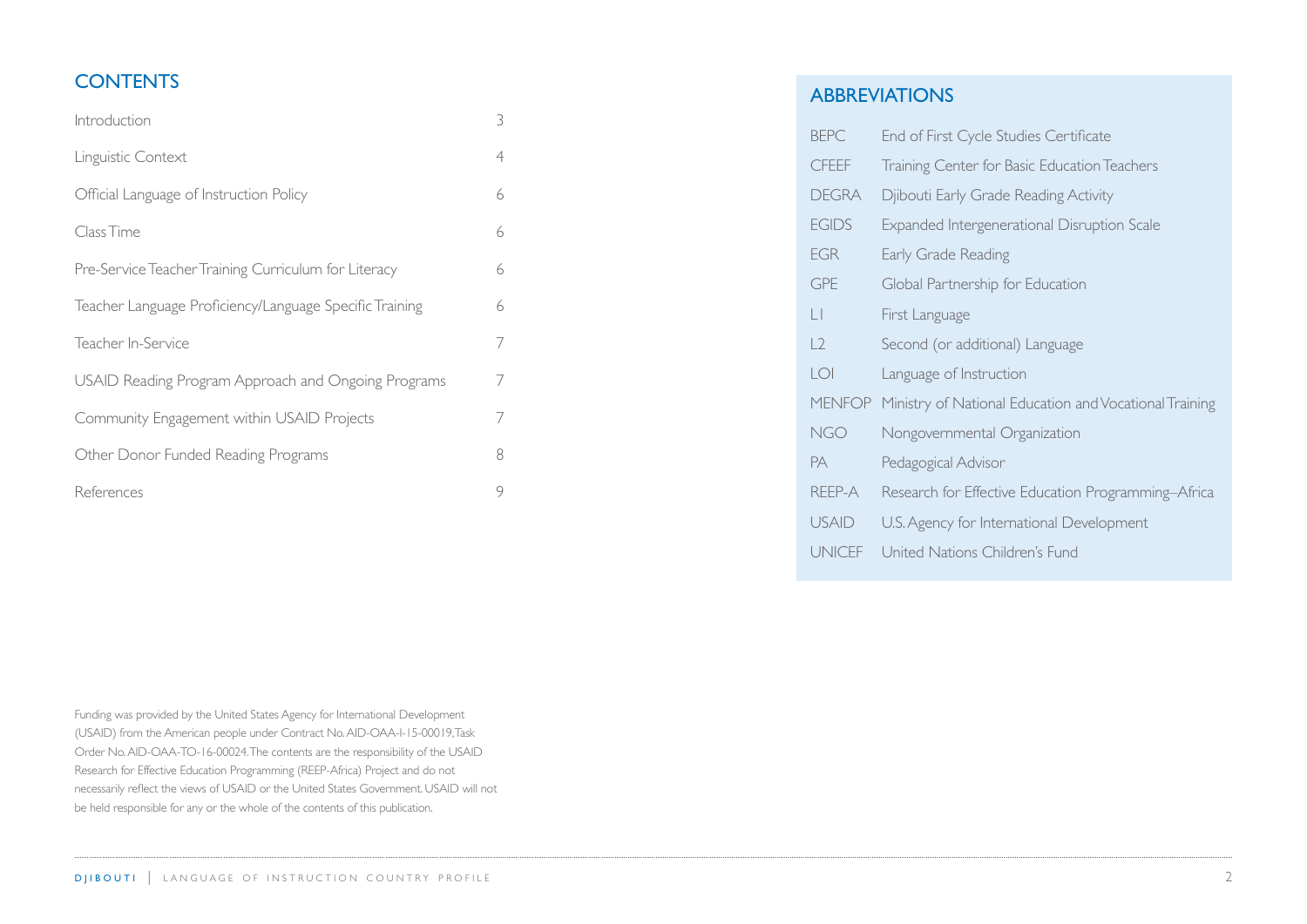## <span id="page-2-0"></span>**INTRODUCTION**

Enhancing reading skills in the early grades is a key education priority for the U.S. Agency for International Development (USAID). Despite some improvements in access and learning in sub-Saharan Africa, literacy levels in the early grades remain low, and progress has been slow. Efforts to improve the quality of teaching and learning in the early grades have led to an increased focus on the role of the language of instruction (LOI). Recent research has demonstrated that mismatches between the LOI and the language that students and teachers speak and understand best, can hamper effective teaching and learning (University Research Co., 2019). Thus, it is critical to understand the LOI policy and linguistic context of a country when trying to design programs to improve literacy and learning outcomes.

Currently, USAID supports Early Grade Reading (EGR) initiatives in 19 countries across sub-Saharan Africa. Many policies in these countries have recently shifted toward adopting the mother tongue as the language for initial literacy acquisition, and then transitioning to a second or additional language, such as a regional, national, or international language, as the subsequent LOI.

Government policies and strategies related to teachers and LOI reflect country priorities, approaches, and objectives for early grade literacy. During the design-phase of donor-funded reading programs, decisions are made regarding the manner and extent to which national policies are incorporated into project design, and when alternative approaches or additional elements need to be considered. However, government policies on LOI, and other information relevant for informing design, are often difficult to find and are not easily accessible.

The LOI country profiles aim to address this need. The profiles will allow the USAID Africa Bureau, USAID Missions, and partner organizations to quickly understand the country's linguistic and policy context in order to design an approach that most effectively helps improve EGR outcomes. These profiles, designed for 18 of the countries with current or upcoming USAID EGR initiatives, aim to clearly and succinctly describe and illustrate the country's linguistic landscape and official LOI policy. This country profile in particular provides information on language policy and practice in Djibouti.

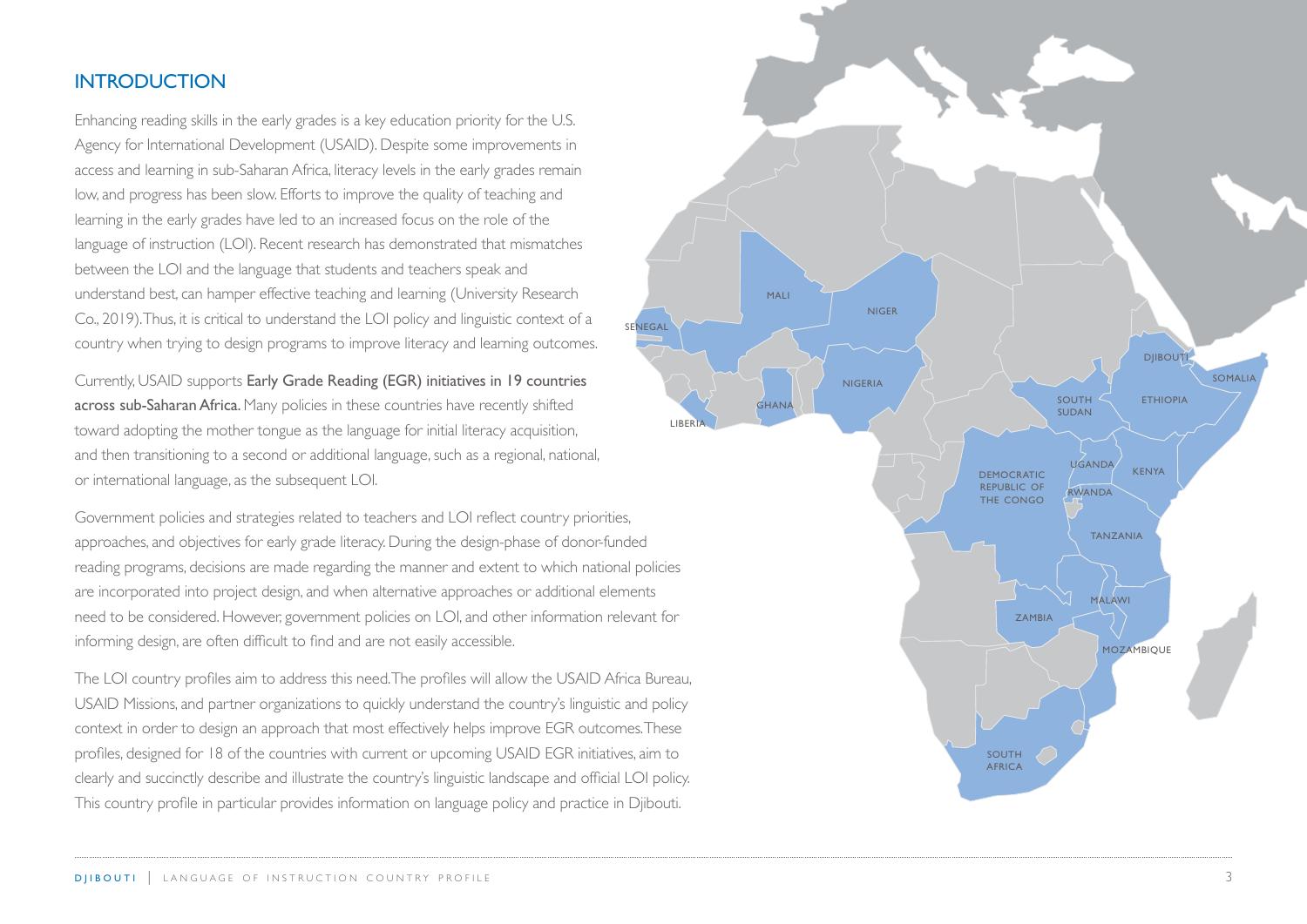## <span id="page-3-0"></span>LINGUISTIC CONTEXT

According to SIL International's *Ethnologue: Languages of the World,* there are five languages in Djibouti, all of which are still in use. Of these, two are indigenous and three are non-indigenous. Furthermore, two are institutional, two are developing, and one is vigorous (Eberhard, Simons, & Fennig, 2020). For more information on how languages are categorized on the Expanded Graded Intergenerational Disruption Scale (EGIDS), please see Table 1.

French and Arabic are the national languages of Djibouti, both of which are institutional. Of a total population of 957,000, 453,500 are French speakers, of which 20,500 speak it as their first language (L1) and 433,000 speak it as their second language (L2) (Eberhard et al., 2020). There are 40,100 speakers of standard Arabic and 71,200 speakers of Ta'izzi-Adeni Arabic (or Southern Yemeni Arabic), which is a vigorous language. Additionally, there are 77,200 speakers of Omani Arabic (Arabic spoken in regions of Oman), which is an unestablished language (Eberhard et al., 2020).

Figure 2 below provides detailed information on indigenous languages and populations that speak them. The most widely spoken indigenous language is Somali, a developing language which has 585,000 speakers, followed by Afar, with 196,000 speakers. In addition to the indigenous languages referenced on the map, there are also 3,260 Amharic speakers in Djibouti (Eberhard et al., 2020).

#### Table 1. Assessing Language Vitality: EGIDS Scale

| Institutional                                                                                            | The language is used by institutions beyond the home and community         |
|----------------------------------------------------------------------------------------------------------|----------------------------------------------------------------------------|
| Developing                                                                                               | The language is in vigorous use and with literature in a standardized form |
| Vigorous                                                                                                 | The language is not standardized but it is used among all generations      |
| In Trouble                                                                                               | Intergenerational transmission is breaking down                            |
| Dying                                                                                                    | Only fluent users, if any, are middle-aged or older                        |
| <b>Extinct</b>                                                                                           | The language is not used                                                   |
| Source: SIL International, n.d. For more information, please see: www.ethnologue.com/about/language-info |                                                                            |

#### Most widely-spoken languages in Djibouti



#### Figure 1. Map of Djibouti



20 KM

 $\subset$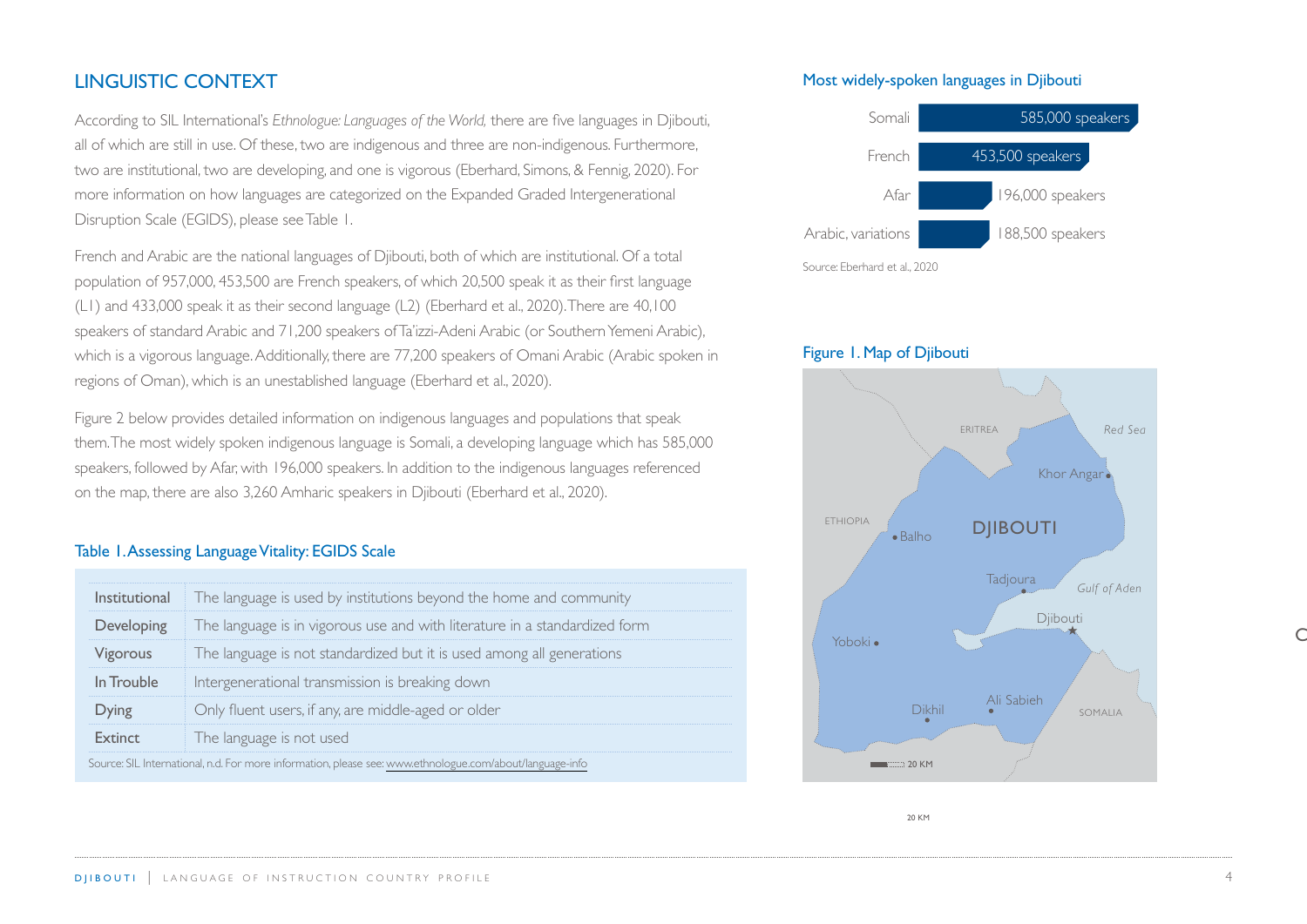

Figure 2. Mapping of Indigenous Languages in Djibouti

Source: Eberhard, David M., Gary F. Simons, and Charles D. Fennig (eds.). (2020). *Ethnologue: Languages of the World.* Twenty-third edition. Dallas, Texas: SIL International. Online version: <http://www.ethnologue.com.>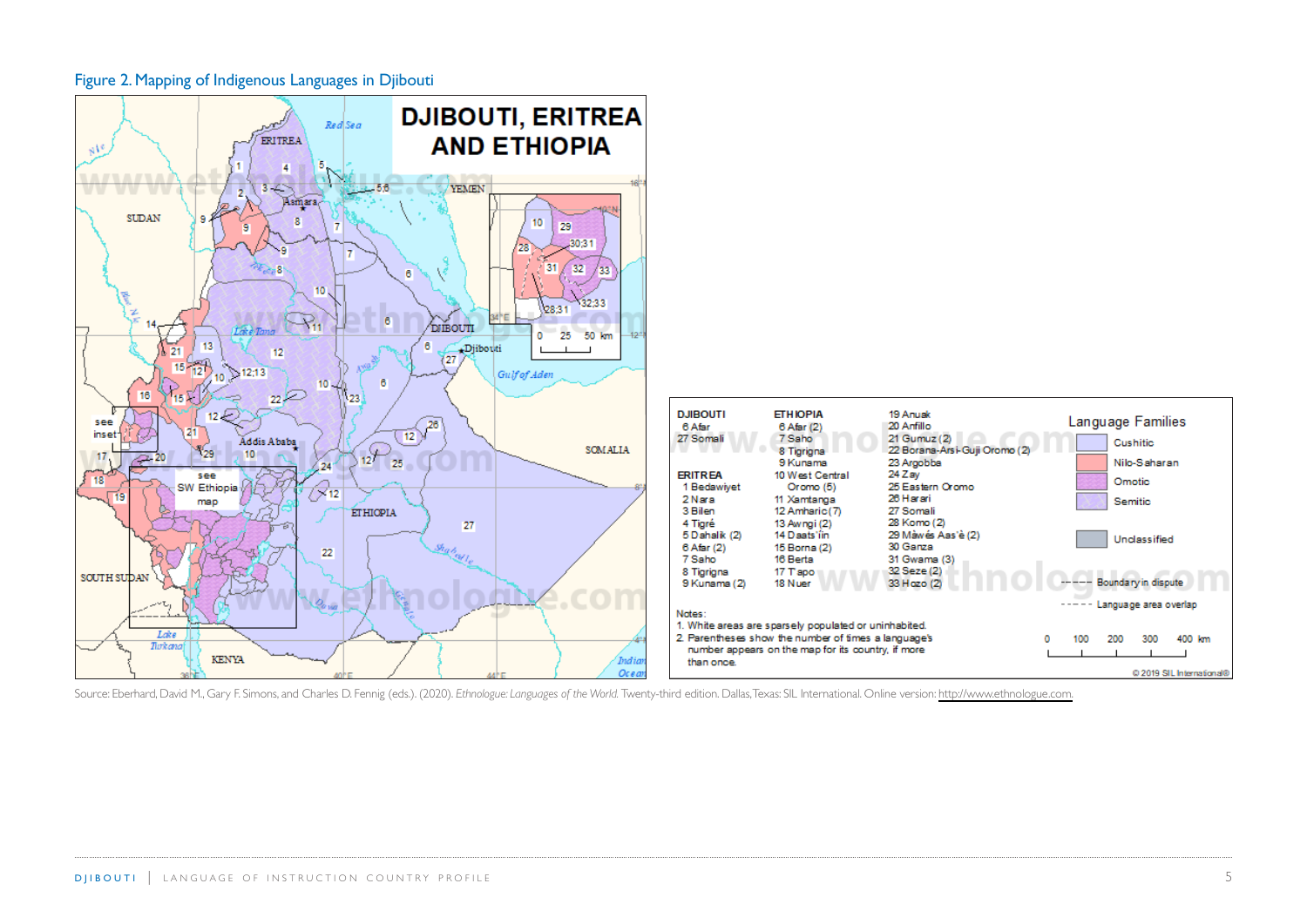## <span id="page-5-0"></span>OFFICIAL LANGUAGE OF INSTRUCTION POLICY

French has been utilized as the medium of instruction in Djibouti since independence in 1977. However, the majority of the population speaks Somali, Afar, or the Djiboutian Dialectical Arabic as a mother tongue, and very few speak French as a first language. As such, Grade 1 students undergo linguistic immersion and are expected to acquire oral fluency and literacy in French by the end of Grade 2. Students begin to learn standard Arabic in Grade 3 (USAID, 2018).

#### CLASS TIME

The first stage of basic education in Djibouti is pre-primary education, which lasts two years. This is followed by primary education, which is a five-year program for children ages six to eleven. Primary students study French, Arabic, mathematics, history, geography, science, health, manual labor, physical education, and music. All subjects in primary school are taught in French; Arabic is taught as a subject for two hours each week and considered a modern language (Dirie, 2017).

Upon completing primary school, students are awarded a Primary School Certificate. Those who pass a Common Entrance Examination move on to middle school (lower secondary school). Middle school education lasts four years, and takes two forms: a general course offered by middle schools or a vocational course offered by apprenticeship centers. Upper secondary school, which lasts for three years, offers general education or technical education and vocational training (African Development Fund, 2004).

# PRE-SERVICE TEACHER TRAINING CURRICULUM FOR LITERACY

In 2015, the Ministry of National Education and Vocational Training (MENFOP) established the Training Center for Basic Education Teachers (Centre de Formation des Enseignants de l'Enseignement Fondamental in French, or CFEEF), which provides both pre-service and in-service teacher training.

To become a primary school teacher in Djibouti, candidates must have a secondary school diploma or an End of First Cycle Studies Certificate (BEPC in French), which is obtained upon completion of upper secondary school or Grade 12. Those who have a secondary school diploma or university education attend pre-service training at CFEEF for one year, and those who have a BEPC must attend for two years (USAID, 2018).

Primary school teacher trainees devote half of their time to learning pedagogical theory and methods, and the other half to learn the various subject disciplines. Trainees are also required to complete three to six months of practical teaching experience. Once students have completed their training at CFEEF, they have one opportunity to pass a final exam - no repetition is allowed. While standards to be a teacher are high, this has contributed to a shortage of qualified primary school teachers and to high teacherstudent ratios (World Bank, 2010).

# TEACHER LANGUAGE PROFICIENCY/LANGUAGE SPECIFIC TRAINING

During pre-service training, teachers study the disciplines that they will teach in primary school, including French and Arabic. However, recent analyses have shown that teachers could benefit from additional training in early grade literacy and methods to support second language acquisition, since students are taught to read in their L2, French (USAID, 2018).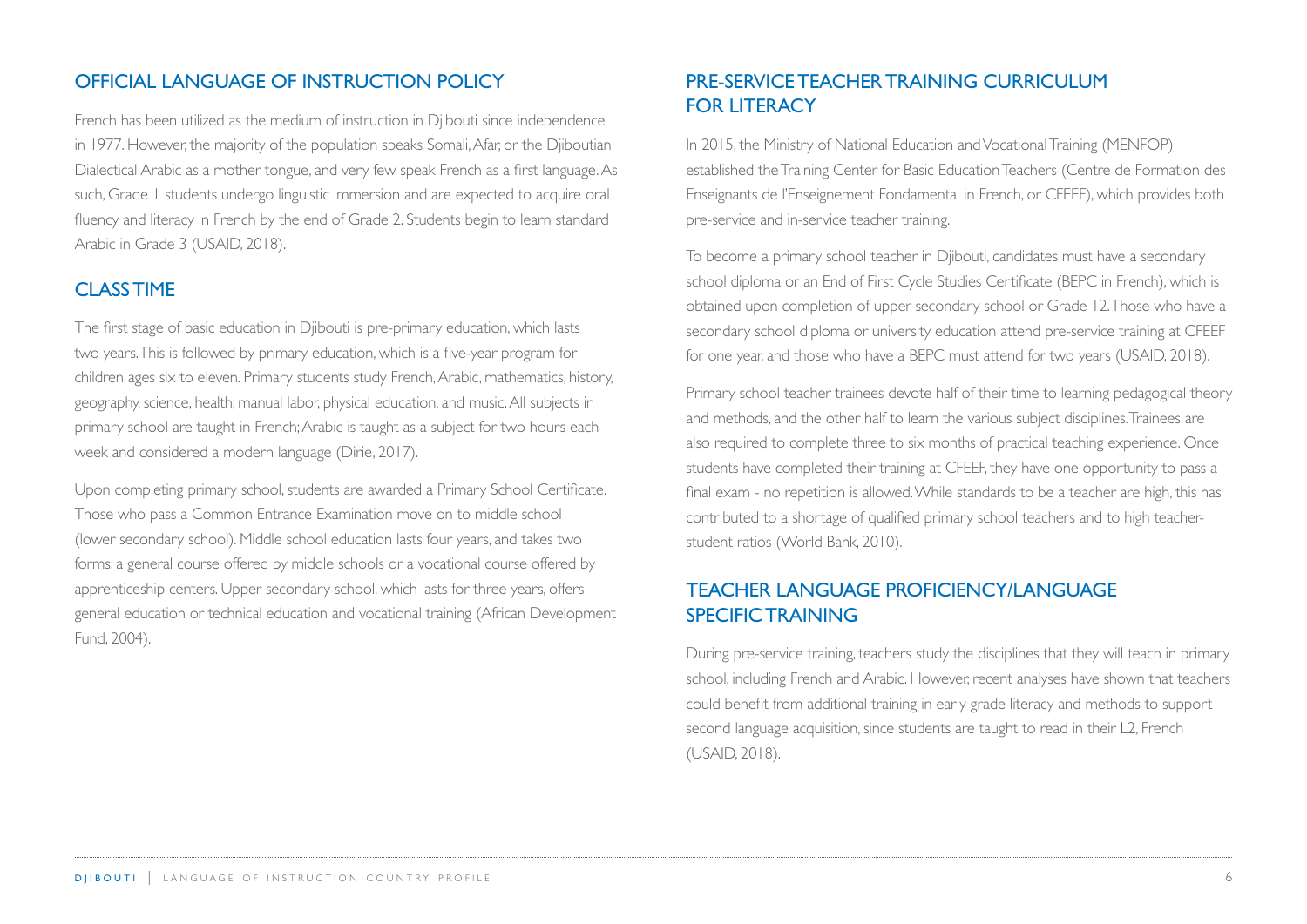## <span id="page-6-0"></span>TEACHER IN-SERVICE

In Djibouti, primary school teachers are expected to devote 30 hours to in-service training each year (USAID, 2018). In-service teacher training can take two forms. First, CFEEF organizes centralized trainings, oftentimes during school holidays or other breaks (World Bank, 2019). There is no standardized content or guidelines for progression through this type of in-service teacher training. Instead, trainings cover topics proposed by Pedagogical Advisors (PA) and inspectors based on the needs they identify during classroom observations (World Bank, 2019). Given the more centralized nature of these trainings, they tend to focus less on applied activities to improve classroom instruction such as instructional practices, teaching the curriculum, and strategies for special needs students (World Bank, 2010).

Additionally, PAs and inspectors lead a cascade model of training, in which they share feedback based on their own training and experience (MENFOP, 2017). To do this, PAs conduct classroom visits and offer feedback to individual teachers based on their observations. Inspectors also conduct two formal classroom observations a year to evaluate teachers' performance and provide feedback.

## USAID READING PROGRAM APPROACH AND ONGOING PROGRAMS

In alignment with the U.S. Government Strategy on International Basic Education, USAID's programming in Djibouti aims to support the needs and priorities of the partner country in order to ensure that gains from the programming are sustained. As such, USAID launched the **Djibouti Early Grade Reading Activity (DEGRA)<sup>1</sup>,** 

1 For more information, see:<https://www.fhi360.org/projects/djibouti-early-grade-reading-activity>

a five-year (2019-2024), \$4.79 million initiative to support MENFOP's efforts to improve the reading skills of more than 55,000 primary school children (Grades 1-5). The activity works with partner organizations School-to-School International, Overseas Strategic Consulting, Ltd., and the Center for Applied Linguistics.

DEGRA has three components: 1) enhancing the quality of primary reading instruction, 2) increasing community engagement in support of reading, and 3) developing comprehensive policies for reading. To improve reading instruction, DEGRA provides primary students and teachers with materials, including teacher guides, textbooks, student workbooks, and reading materials. DEGRA also provides professional development to Djibouti's 1,300 primary school teachers on evidence-based approaches to second language acquisition, gender-sensitive and inclusive teaching practices, and formative classroom assessments of students' reading skills. Information on DEGRA's second objective, increasing community support for reading, is provided below. To strengthen policy for improved reading instruction, DEGRA and MENFOP are establishing a technical commission on reading to support data-informed policymaking and are working to create standard norms and benchmarks for reading (FHI360, n.d.).

### COMMUNITY ENGAGEMENT WITHIN USAID PROJECTS

One of DEGRA's primary objectives is to build community engagement with early grade reading. In particular, DEGRA supports parent-teacher associations and civil society organizations in organizing community-based reading activities and utilizes social behavior change messaging and communication approaches to build community support for reading for all children, particularly for girls and children with disabilities (FHI360, n.d.)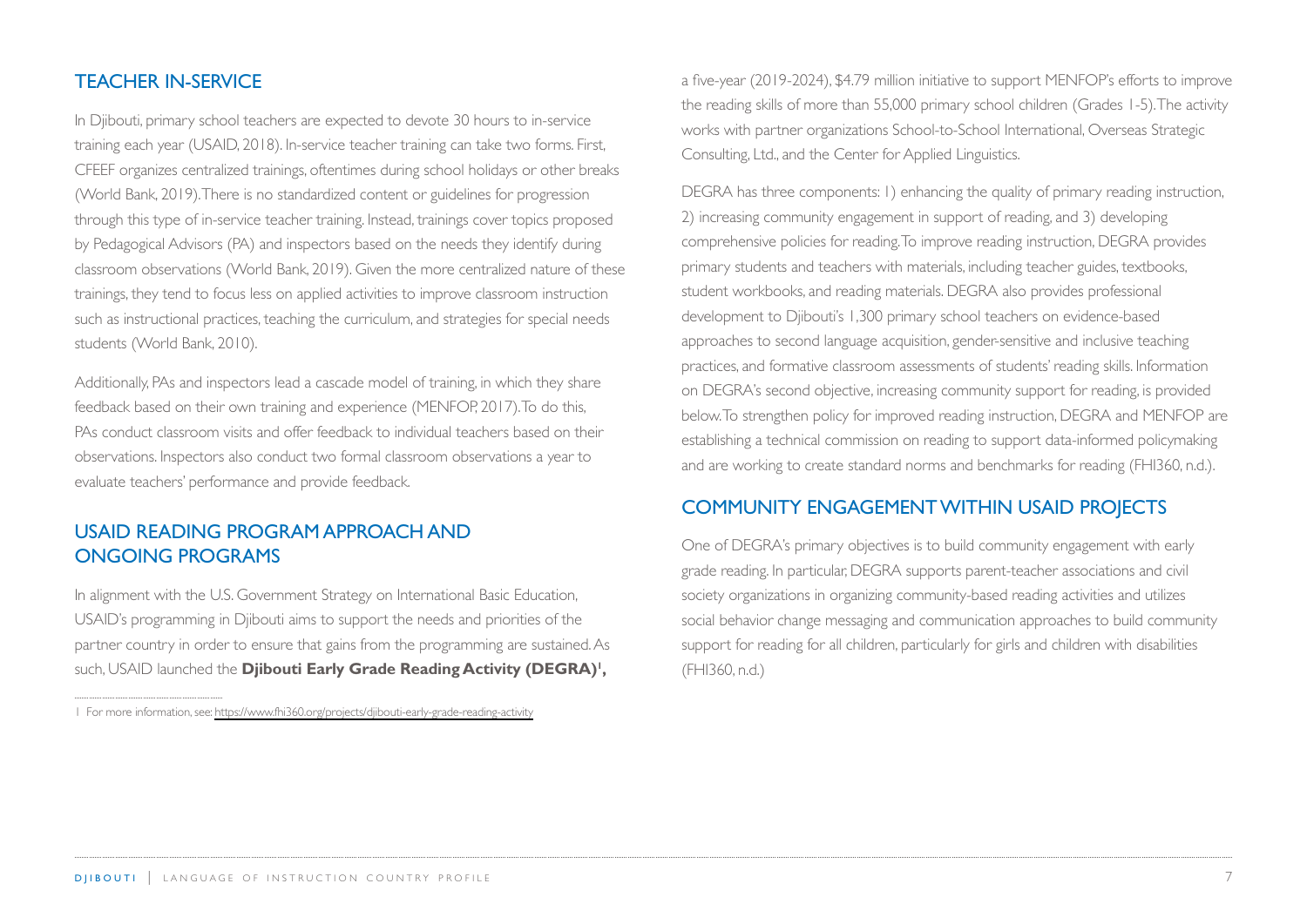# <span id="page-7-0"></span>OTHER DONOR FUNDED READING PROGRAMS

Alongside USAID, several other organizations are involved in implementing projects to address literacy and language issues across Djibouti, which are described below.

#### **Islamic Development Bank**

The \$6.24 million Basic Education Support Project, funded by the Islamic Development Bank, aims to increase access to and the quality of (with a focus on girls) primary and middle schools, mainly through school and classroom construction. The project aims to also build a bilingual primary school in each region of the country. These schools follow a trilingual education model (French, Arabic, and English) (USAID, 2018). The Islamic Development Bank also funded the \$10 million Bilingual Education System Strengthening Project, a four-year (2016-2020) initiative. The projects primary aim was to support the National Education strategy (2010-2019), which has the goal of achieving universal education through strengthening bilingual education in Djibouti. The project included the establishment of new schools, provision of textbooks, teaching materials, teacher training, and enhancing the management of the bilingual education system.

#### **World Bank/United Nations Children's Fund (UNICEF)2**

The World Bank, through UNICEF, funded a one-year, \$5 million Education Emergency Response to COVID-19 project that aims to improve access to quality remote learning by developing and broadcasting lessons through TV, radio, and an e-learning platform. Lessons provide vulnerable children with limited access to instruction while schools are closed and also professional development to teachers, advisors, and inspectors. It also supports the healthy and safe re-opening of schools through psychosocial support programs in primary and middle school, infrastructure investments for improved school hygiene, back to school campaigns for students at risk of dropping-out, a learning diagnostic, remedial lessons to cover missed content, and literacy courses for refugee

families. Additionally, it also aims to strengthen the education sector's resilience to emergencies through providing equipment for improved communication between schools, teachers, and families.

#### **Global Partnership for Education (GPE)/ UNICEF3**

UNICEF is the coordinating agency for a \$3.8 million grant supporting MENFOP to: 1) construct, rehabilitate, and equip rural and overcrowded urban schools, creating a total of 20 new classrooms; 2) improve early grade mathematics learning through training teachers, school directors, pedagogical counselors, and inspectors on differentiated instruction, formative assessment, lesson planning, and how to support low-performing students and students who are hearing and visually impaired ; and 3) development of a student assessment policy, which includes both formative classroom assessments and an Early Grade Math Assessment (USAID, 2018). Additionally, in March 2020, UNICEF received an additional grant of \$70 million from GPE to support MENFOP with distance learning programs, including paper-based learning.

#### **World Bank/GPE Expanding Opportunities For Learning Project4**

The World Bank is funding a five year (2019-2024) \$10 million project, with \$9.25 million co-financing from GPE, to increase equitable access to basic education, improve teaching practices, and strengthen MENFOP's management capacity. There are four components of this project: 1) establishing foundations for quality preschool education, 2) expanding access to and improving retention in primary and lower secondary education, 3) building capacity to support teaching and learning, and 4) strengthening MENFOP's management capacity and data systems organization.

<sup>2</sup> For more information, see:<https://www.globalpartnership.org/where-we-work/djibouti>

<sup>3</sup> For more information, see:<https://www.globalpartnership.org/where-we-work/djibouti>

<sup>4</sup> For more information, see: [http://documents1.worldbank.org/curated/en/605651570154537746/text/Djibouti-](http://documents1.worldbank.org/curated/en/605651570154537746/text/Djibouti-Expanding-Opportunities-for-Learning-Project.txt)[Expanding-Opportunities-for-Learning-Project.txt](http://documents1.worldbank.org/curated/en/605651570154537746/text/Djibouti-Expanding-Opportunities-for-Learning-Project.txt)